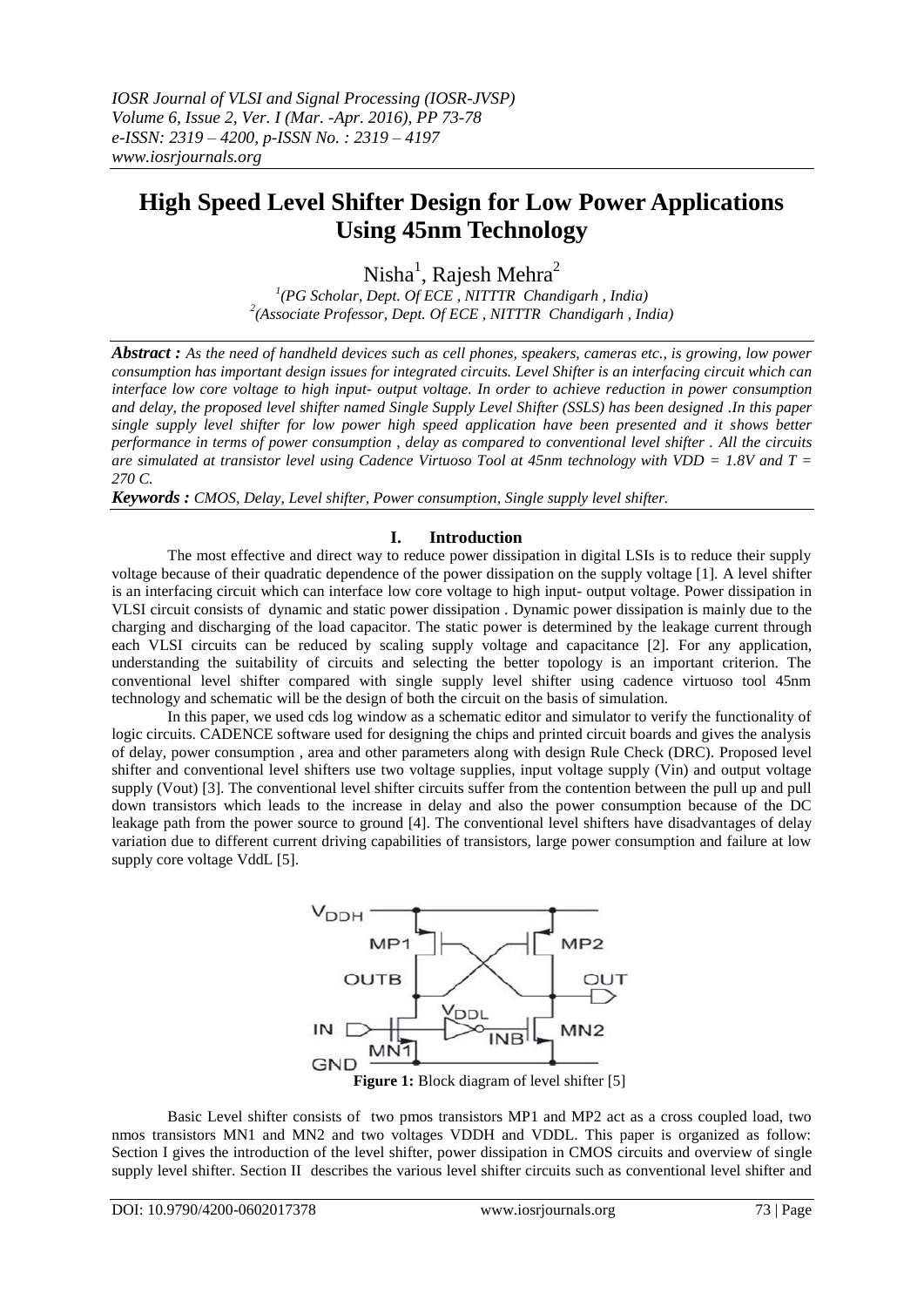single supply level shifter. After that, Section III presents the experimental results and analysis in terms of power consumption and propagation delay. The last Section IV concludes the paper followed by the references.

### **II. Level Shifter Circuit**

#### **2.1 Conventional Level Shifter**

The conventional level shifter using cross- coupled PMOS load is shown in Fig. 2. Thick gate oxide transistor was used for MN11, MN12, MP11 and MP12 to overcome high voltage stress. The gate source voltage of MN11 and MN12 supply latching voltage on node T1 and T2. This voltage is used for cross-coupled MP11 and MP12 to positive feedback action which result in fully VddH voltage in node T1. When  $V_A$  is low, MN11 and MP12 are turn on and MN12 and MP11 are turn off. At that time if  $V_A$  switches to high, following procedure is take place. MN11 off, MN12 on, MP11 on, it results T1 switch low to high and MP12 gets off. Finally the transition time from low voltage to high voltage is decided by the current driving capability of MP11. Pull-down nmos has to overcome the PMOS latch action before the output change state, so the size of MN11 and MN12 are much larger than MP11, MP12 [6].



**Figure 2:** Conventional level shifter [7]

The conventional level shifter has two disadvantages in actual implementation. First, because of the thick gate oxide transistor's (n11, n12) high threshold voltage, it cannot operate at the core voltage VddL under 1V. Second, current driving capability of n11 and n12 are decided by core voltage VddL, but those of p11 and p12 are controlled by the I/O voltage VddH. So when I/O voltage VddH changes, it will make different current driving capability result in delay variation in level shifter. Therefore, it is not adequate for wide range voltage application in a given core voltage [7]. The conventional level shifter has large delay because it suffers from contention between the pull-down transistors (MN1 and MN2) and the pull-up transistors (MP1 and MP2). The contention problem gives rise to the increase in both delay and power consumption. In particular, when the low voltage(VddL) changes, the problem of contention gets severer because we can not get rid of the contention in both cases where VddL is relatively high and low by proper sizing of transistors [8].

#### **2.2 Single Supply Level Shifter**

Single level shifter requires only one supply VDDH to convert low voltage signal to the higher voltage has been proposed. The threshold drop across the NMOS MN1 provides a virtual VDDL to the input inverter. The output stage is a half latch which pulls up the input of the inverter to VDDH in order to avoid leakage. The main purpose of designing of schematic diagram of single supply level shifter is to extract lower level from input signal will be high (VDDH), it means MN2 is turned ON and output is pulled to VSS. MN1 will be get higher than VDDH and MN3 will be OFF. Therefore when input is VDDL then output will become VDDH as shown in Fig. 3 [3-9].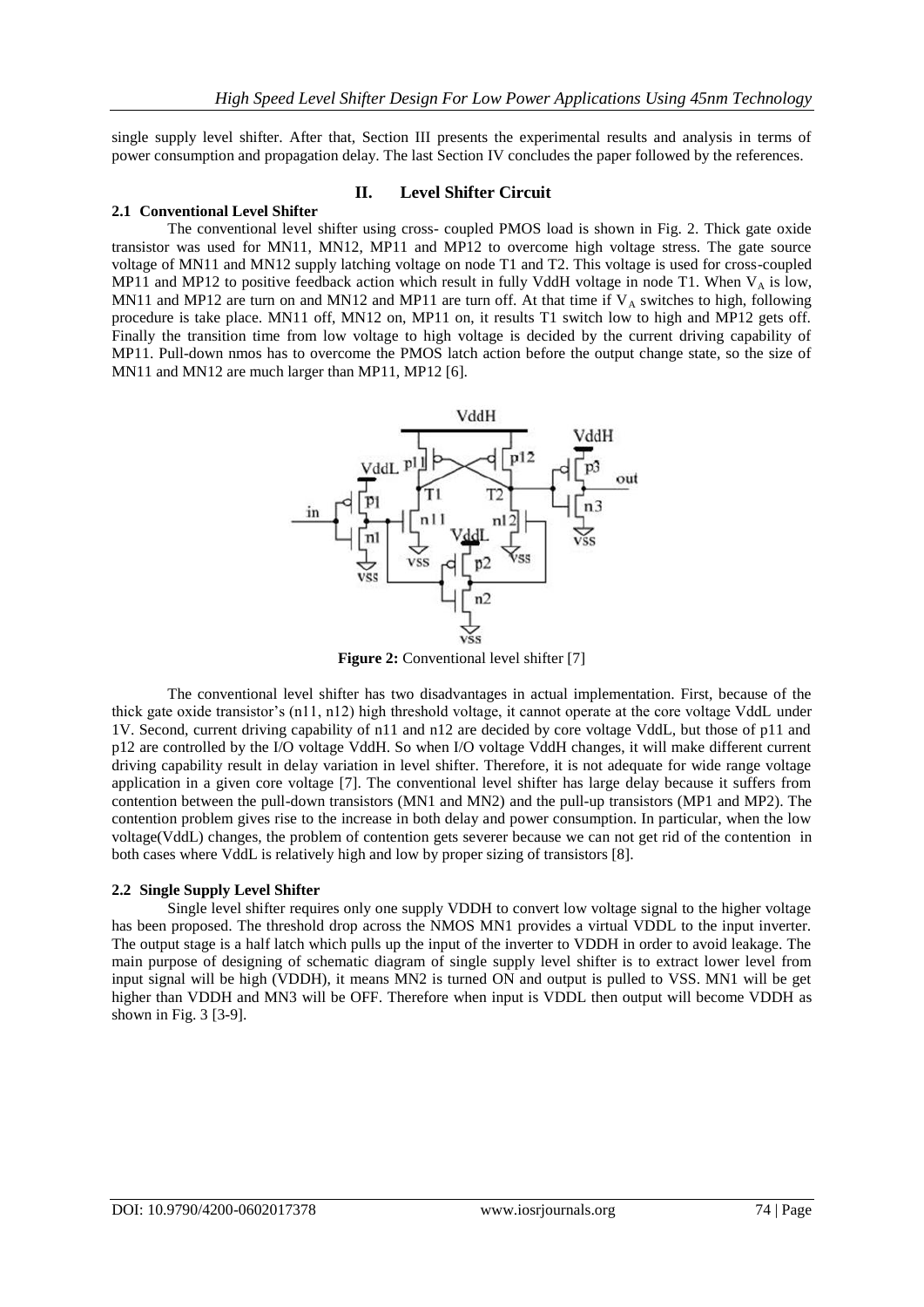

**Figure 3:** Single supply level shifter [10]

The single supply level shifter allows communication between modules without adding any extra supply pin. Single supply level shifters have advantages over dual supply in terms of pin count, congestion in routing and overall cost of the system. Another benefits of using single supply is flexible placement and routing in physical design. Single supply level shifters dissipate higher leakage power due to increase in leakage currents when input supply level is lower or VddH is higher than input supply level by more than threshold voltage [11].

# **III. Simulation And Results**

In this section as a comparative analysis using 45nm Cadence GPDK technology the conventional level shifter is compared to the single supply level shifter on the basis of power consumption and propagation delay. The availability of high efficiency power supplies and the availability of a multi-VTH CMOS technology are the important factors affecting the optimum supply voltages in a multi-VDD system [12]. Table 1. shows the following parameters are taken into account while designing.

**Table 1:** Width (W) and Length (L) for NMOS and PMOS

| Technology | 45nm  |
|------------|-------|
| W(NMOS)    | 45nm  |
| L(NMOS)    | 120nm |
| W(PMOS)    | 45nm  |
| L(NMOS)    | 120nm |



**Figure 4:** Schematic Design of Conventional level shifter CMOS Circuit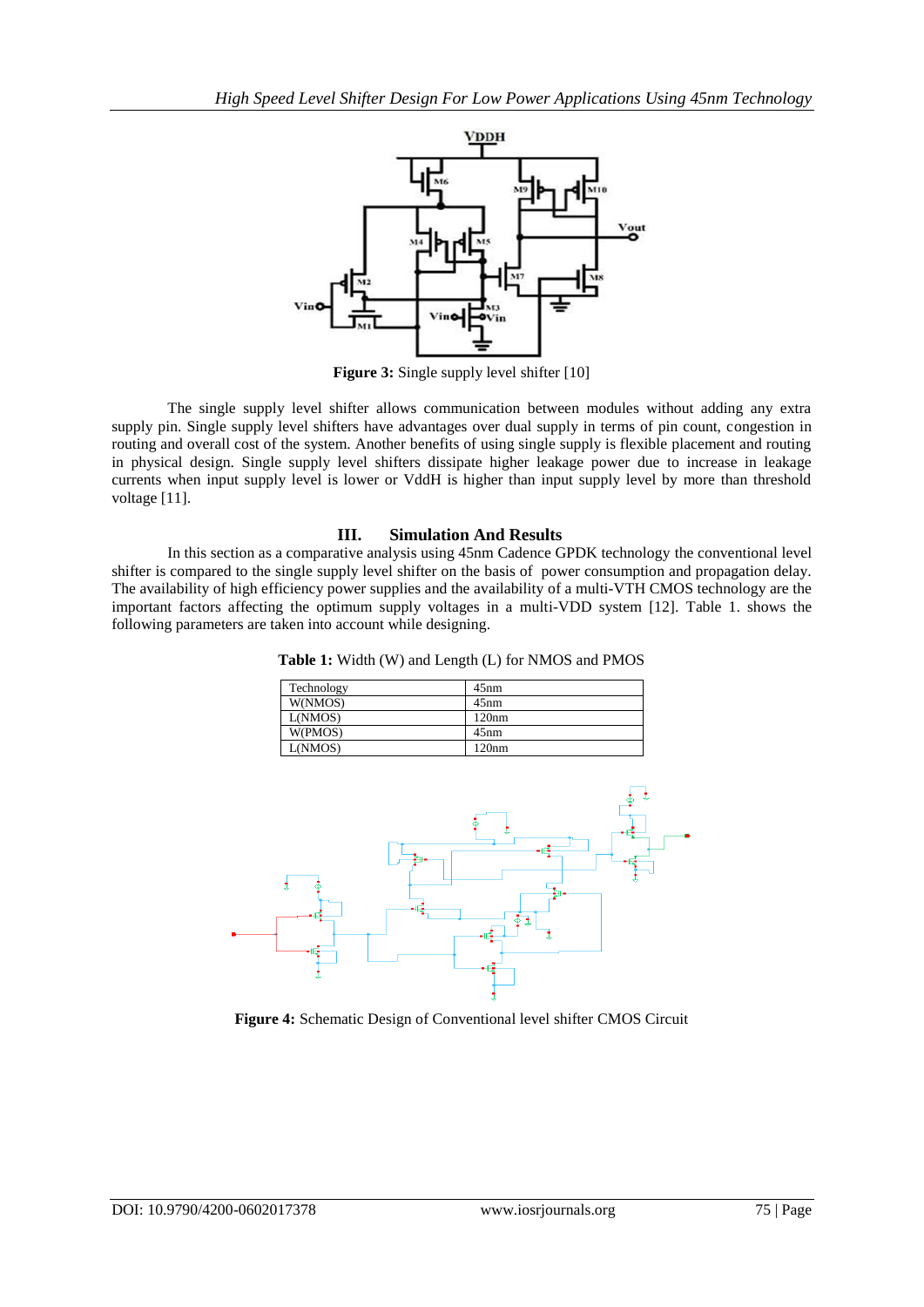

**Figure 5:** Simulation Waveform of Conventional level shifter CMOS Circuit



**Figure 6:** Schematic Design of Single supply Level shifter CMOS Circuit



**Figure 7:** Simulation Waveform of Single supply level shifter CMOS Circuit

From above results, a comparative study can be done between two designing approaches. Table 2 shows comparative analysis on the basis of design parameters such as power consumption , propagation delay and total energy

**Table 2:** Level Shifter Design Parameters Analysis

| <b>Level shifter Configurations</b> | Consumption<br>Power<br>(DW) | <b>Propagation</b><br>Delay (ps) | Total Energy (pJ) |
|-------------------------------------|------------------------------|----------------------------------|-------------------|
| Conventional level shifter          | 38.567                       | 42.425                           |                   |
| Single level shifter                | 33.864                       | 30.385                           | 40.5              |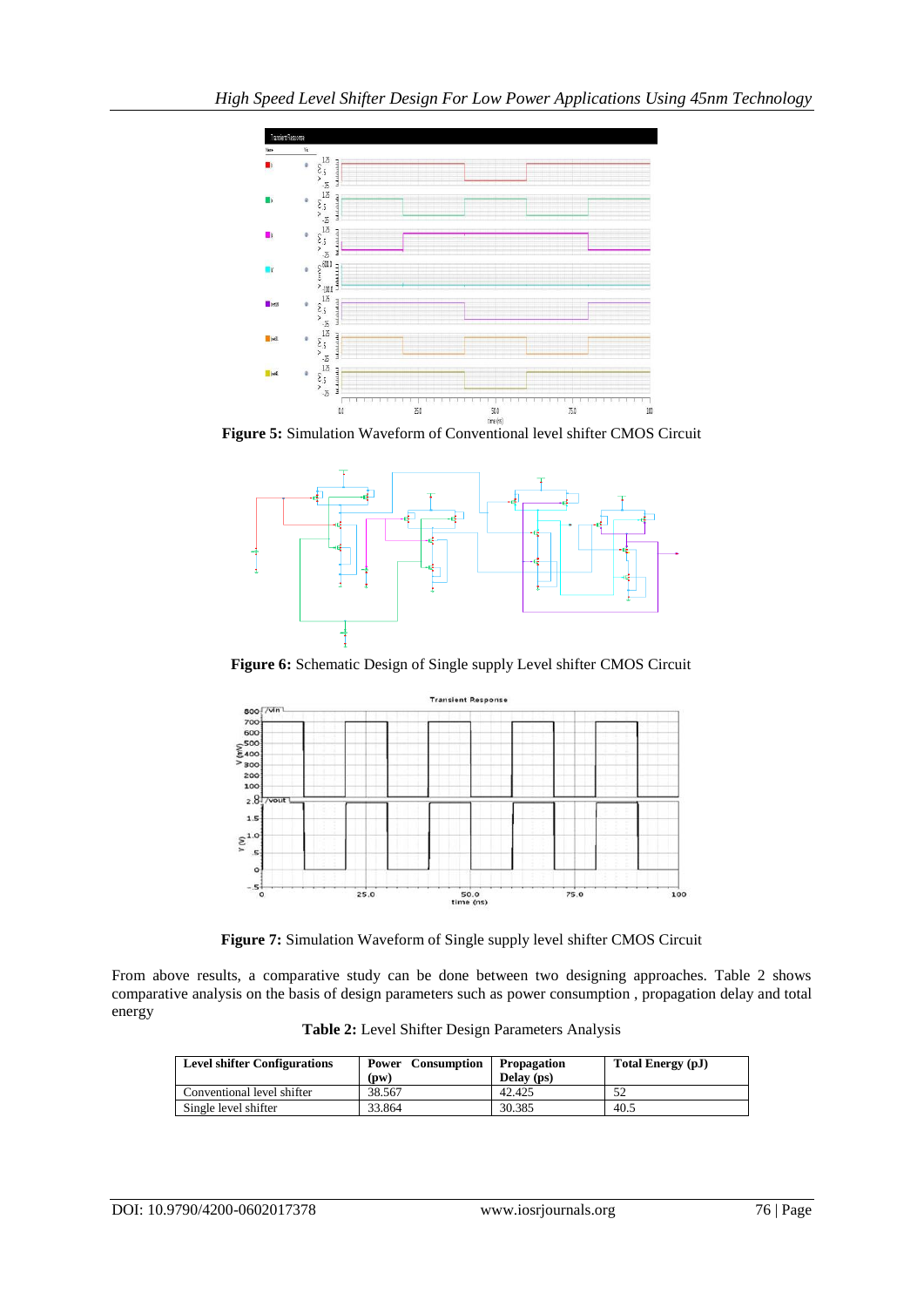

**Graph 1:** Graphical representation of Level Shifter Circuits

# **IV. Conclusion**

In this paper, two level shifters namely Conventional Level Shifter and Single Supply Level Shifter are proposed and evaluated in terms of power and delay performance. The design of level shifter circuits is simulated with a 45nm CMOS technology. Conventional level shifter has power consumption of 38.567pw and delay of 42.425ps. Single supply level shifter has power consumption of 33.864pw and delay of 30.385ps. As a result, by using single supply level shifter we can reduced power and delay upto 45% and 50% respectively. This improves overall performance of system by reducing complexity and cost of system.

# **References**

- [1]. Yuji Osaki, Tetsuya Hirose, Nobutaka Kuroki, Masahiro Numa, "A Low-Power Level Shifter With Logic Error Correction for Extremely Low-Voltage Digital CMOS LSIs", IEEE Journal of Solid-State Circuits, Vol. 47, No. 7, July 2012, pp. 1776-1783.
- [2]. Karthikeyan.G, Mathan.K, "Design and Analysis of Low Power Level Shifter", International Journal of Research in computer applications and Robotics (IJRCAR), Vol. 2, No. 12, Dec 2014, pp. 20-26.
- [3]. Shilpa Thakur, Rajesh Mehra, "CMOS Design and Single Supply Level Shifter Using 90nm Technology", Conference on Advances in Communication and Control Systems, Vol. 8, No. 7, Dec 2013, pp. 150-153.
- [4]. Devesh Dwivedi, Suman Dwivedi, Eswararao Potladhurthi, "Voltage up Level Shifter with Improved Performance and Reduced Power", IEEE Canadian Conference on Electrical and Computer Engineering (CCECE), Vol. 48, No. 6, Aug 2012, pp. 785-791.
- [5]. S.Vaishnavi, S.Ashok, T.Mohammed Abbas, Arun Ragesh, Dr. Rangarajan, "Design and Analysis of Level Shifter in High Voltage Transmitter", International Journal of Scientific and Research Publications (IJSRP), Vol. 4, No. 1, Jan 2014, pp. 1-5.
- [6]. Kyoung-Hoi Koo, Jin-Ho Seo, Myeong-Lyong Ko, Jae-Whui Kim, "A New Level-Up Shifter for High speed and Wide Range Interface in Ultra Deep Sub-Micron", IEEE Conference Publication, Vol.38, No. 6, July 2005, pp. 1063-1066.
- [7]. Arvind Rajput, Harpreet Kaur, "A Low to High Voltage Tolerant Level Shifter for Power Minimization", International Journal of Electronics and Communication Technology (IJECT), Vol. 2, No. 3, Sept 2011, pp. 65-67.
- [8]. Canh O.Tran, Hiroshi Kawaguchi and Takayasu Sakurai, "Low-power High-speed Level Shifter Design for Block-level Dynamic Voltage Scaling Environment", IEEE Conference on Integrated Circuit and technology, Vol. 40, No. 7, Dec 2005, pp. 229-232.
- [9]. Ameet Chavan, Eric MacDonald, "Ultra Low Voltage Level Shifters to Interface Sub and Super Threshold Reconfigurable Logic Cells", IEEE Conference Publication, Vol. 42, No. 6, Dec 2008, pp. 1-6.
- [10]. Majid Moghaddam, Mohammad Hossein Moaiyeri, Mohammad Eshghi, "A Low-Voltage Level Shifter Based on Double-Gate MOSFET", International Symposium on Computer Architecture and Digital Systems (CADS), Vol. 2, No. 4, Nov. 2015, pp. 832- 836.
- [11]. Manoj Kumar, Sandeep K. Arya, Sujata Pandey, "Level Shifter Design for Low Power Applications", International Journal of Computer Science and Information Technology (IJCSIT), Vol. 2, No. 5, Oct 2010, pp. 124-132.
- [12]. Arun. P, K. Suganthi, "A Low Power Level Shifter Using Power Gating Technique For SOC Applications", International Journal of Advance Research in Science and Engineering (IJARSE), Vol. 3, No. 3, March 2014, pp. 222-230.

# **Authors:**



**Miss Nisha :** Miss Nisha is currently associated with Sri Sukhmani Institute of Technology and Engineering, Derabassi , India since 2014. She is currently pursuing M.E National Institute of Technical Teachers Training and Research, Chandigarh India. She has completed her B.Tech from Sri Sukhmani Institute of Technology and Engineering, Derabassi. She is having 2.5 years of teaching experience.